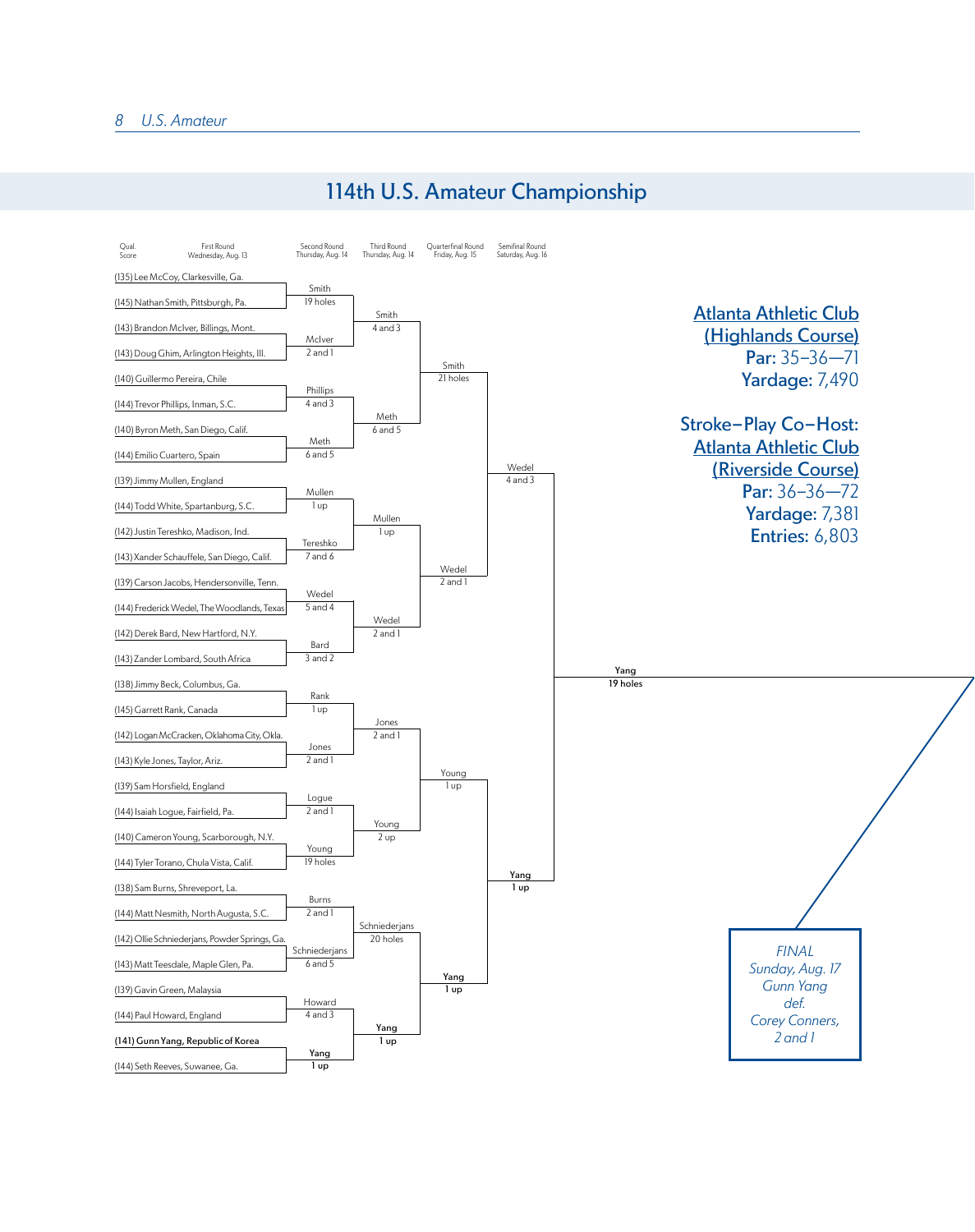

## Aug. 11-17, 2014, Atlanta Athletic Club, Johns Creek, Ga.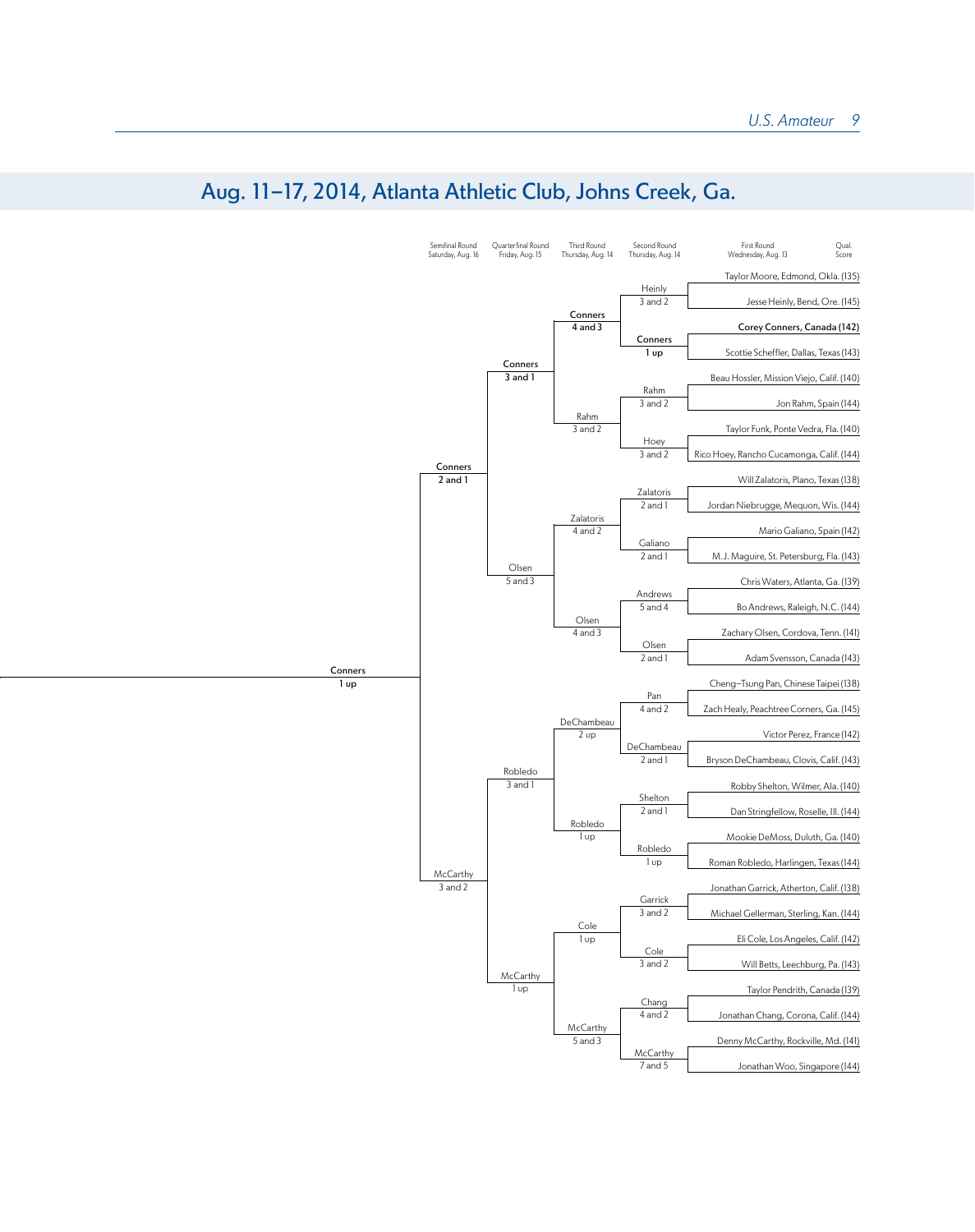## Complete Stroke-Play Results

- 135 Lee McCoy, Clarkesville, Ga., 67rc-68hc; Taylor Moore, Edmond, Okla., 66rc-69hc
- 138 Cheng-Tsung Pan, Chinese Taipei, 68hc-70rc; Jimmy Beck, Columbus, Ga., 65hc-73rc; Sam Burns, Shreveport, La., 72hc-66rc; Jonathan Garrick, Atherton, Calif., 67hc-71rc; Will Zalatoris, Plano, Texas, 69rc-69hc
- 139 Jimmy Mullen, England, 70hc-69rc; Carson Jacobs, Hendersonville, Tenn., 70hc-69rc; Chris Waters, Atlanta, Ga., 69hc-70rc; Taylor Pendrith, Canada, 71hc-68rc; Gavin Green, Malaysia, 72rc-67hc; Sam Horsfield, England, 66rc-73hc
- 140 Robby Shelton, Wilmer, Ala., 68hc-72rc; Beau Hossler, Mission Viejo, Calif., 71hc-69rc; Guillermo Pereira, Chile, 68hc-72rc; Byron Meth, San Diego, Calif., 70hc-70rc; Taylor Funk, Ponte Vedra, Fla., 72hc-68rc; Mookie DeMoss, Duluth, Ga., 71hc-69rc; Cameron Young, Scarborough, N.Y., 68rc-72hc
- 141 Gunn Yang, Republic of Korea, 70hc-71rc; Denny McCarthy, Rockville, Md., 69rc-72hcl; Zachary Olsen, Cordova, Tenn., 70rc-71hc
- 142 Derek Bard, New Hartford, N.Y., 69hc-73rc; Justin Tereshko, Madison, Ind., 71hc-71rc; Mario Galiano, Spain, 70hc-72rc; Eli Cole, Los Angeles, Calif., 71hc-71rc; Ollie Schniederjans, Powder Springs, Ga., 73hc-69rc; Logan McCracken, Oklahoma City, Okla., 70rc-72hc; Victor Perez, France, 72rc-70hc; Corey Conners, Canada, 69rc-73hc
- 143 Brandon McIver, Billings, Mont., 71hc-72rc; Doug Ghim, Arlington

Heights, Ill., 73hc-70rc; Scottie Scheffler, Dallas, Texas, 71rc-72hc; Bryson DeChambeau, Clovis, Calif., 71rc-72hc; Kyle Jones, Taylor, Ariz., 72rc-71hc' Matt Teesdale, Maple Glen, Pa., 74rc-69hc' Will Betts, Leechburg, Pa., 71rc-72hc; M.J. Maguire, St. Petersburg, Fla., 76rc-67hc; Xander Schauffele, San Diego, Calif., 72rc-71hc; Zander Lombard, South Africa, 72rc-71hc; Adam Svensson, Canada, 69rc-74hc

- 144 Jonathan Woo, Singapore, 72hc-72rc; Seth Reeves, Suwanee, Ga., 72hc-72rc; Tyler Torano, Chula Vista, Calif., 74hc-70rc; Roman Robledo, Harlingen, Texas, 72hc-72rc; Rico Hoey, Rancho Cucamonga, Calif., 70hc-74rc; Emilio Cuartero, Spain, 71hc-73rc; Trevor Phillips, Inman, S.C., 73hc-71rc; Jon Rahm, Spain, 75hc-69rc; Dan Stringfellow, Roselle, Ill., 71hc-73rc; Isaiah Logue, Fairfield, Pa., 70hc-74rc; Paul Howard, England, 71hc-73rc; Jonathan Chang, Corona, Calif., 72rc-72hc; Bo Andrews, Raleigh, N.C., 71rc-73hc; Frederick Wedel, The Woodlands, Texas, 71rc-73hc; Todd White, Spartanburg, S.C., 73rc-71hc; Jordan Niebrugge, Mequon, Wis., 74rc-70hc; Michael Gellerman, Sterling, Kan., 73rc-71hc; Matt Nesmith, North Augusta, S.C., 75rc-69hc – 144
- 145 \*Garrett Rank, Canada, 75hc-70rc (4, 3); \*Jesse Heinly, Bend, Ore., 72hc-73rc (4, 3); \*Nathan Smith, Pittsburgh, Pa., 72rc-73hc (4, 3); \*Zach Healy, Peachtree Corners, Ga., 73rc-72hc (4, 3)
- $* =$  in playoff; hc = Highlands Course; rc = Riverside Course

## Failed to Qualify

- 145 \*Caleb Sturgeon, Lawrence, S.C., 74hc-71rc (5); \*Zach Seabolt, Raleigh, N.C., 75hc-70rc (4, 4); \*Curtis Luck, Australia, 73hc-72rc (5); \*Kyle Gebhart, Ocean City, Md., 76hc-69rc (5); \*Addison Coll, Arlington, Va., 72hc-73rc (6); \*Cory Gaylord, Memphis, Tenn., 70rc-75hc (5); \*Jack Maguire, St. Petersburg, Fla., 71rc-74hc (5); \*Scott Wolfes, St. Simons Island, Ga., 72rc-73hc (6); \*Austin Connelly, Irving, Texas, 75rc-70hc (5); \*Travis Williamson, Brunswick, Ga., 74rc-71hc (5); \*Derron Peyton, Boynton Beach, Fla., 69rc-76hc (6); \*Henry Shimp, Charlotte, N.C., 73rc-72hc (5); \*Jose Narro, Mexico, 73rc-72hc (4, 4)
- 146 Thomas Lim, Eugene, Ore., 75hc-71rc; Ryann Ree, Redondo Beach, Calif., 73hc-73rc; Julien Brun, France, 71hc-75rc; Max McGreevy, Edmond, Okla., 76hc-70rc; Jarryd Felton, Australia, 76hc-70rc; Luke Miller, Venetia, Pa., 77hc-69rc; Aaron Wise, Lake Elsinore, Calif., 72hc-74rc; Scott Vincent, Zimbabwe, 74hc-72rc; Charlie Phillips, Mount Vernon, Ohio, 70hc-76rc; Hunter Stewart, Lexington, Ky., 72hc-74rc; Brandon Matthews, Dupont, Pa., 73rc-73hc; Dawson Armstrong, Brentwood, Tenn., 71rc-75hc; Brian Campbell, Irvine, Calif., 73rc-73hc; Maverick McNealy, Portola Valley, Calif., 71rc-75hc; Davis Womble, High Point, N.C., 76rc-70hc; Lucas Herbert, Australia, 74rc-72hc; Max Buckley, Rye, N.Y., 73rc-73hc
- 147 Thomas Bradshaw, Columbia, S.C., 74hc-73rc; Ben Fogler, Elgin, S.C., 73hc-74rc; Josh Eure, Crofton, Md., 73hc-74rc; Nathan Yankovich, Blacklick, Ohio, 73hc-74rc; Austin Vick, Evans, Ga., 71hc-76rc; Corbin Kasten, Southlake, Texas, 76hc-71rc; Gavin Hall, Pittsford, N.Y., 74hc-73rc; Hans Reimers, Lake Oswego, Ore., 75hc-72rc; Will Grimmer, Cincinnati, Ohio, 69hc-78rc; Dylan Crowley, Los Angeles, Calif., 72hc-75rc; Ryan Ruffels, Australia, 76hc-71rc; J.D. Dornes, Lancaster, Pa., 74hc-73rc; Taylor Macdonald, Australia, 68hc-79rc; Danny Pizetoski, Davidson, N.C., 74hc-73rc; Grant Forrest, Scotland, 72rc-75hc; Rigel Fernandes, Bradenton, Fla., 75rc-72hc; Cody Blick, Danville, Calif., 72rc-75hc; Joey Petronio, Orlando, Fla., 73rc-74hc; Daniel Hudson, Western Springs, Ill., 73rc-74hc; Walker Huddy, Studio City, Calif., 73rc-74hc; Blake Biddle, Fayetteville, Ark., 75rc-72hc; Ty Travis, Eagle, Idaho, 74rc-73hc; Dalan Refioglu, Foster City, Calif., 74rc-73hc; Joshua Martin, Pinehurst, N.C., 69rc-78hc; Zack Jaworski, Alpharetta, Ga., 75rc-72hc
- 148 Lorens Chan, Honolulu, Hawaii, 71hc-77rc; Cody Seal, Victoria, Minn., 75hc-73rc; Cory Churchman, Abilene, Texas, 75hc-73rc; Ben Wolcott, Burns, Tenn., 70rc-78hc; Nick Palladino, Highland Heights, Ohio,

73rc-75hc; Derek Oland, McKinney, Texas, 72rc-76hc; Steve Zychowski, Mendham, N.J., 75rc-73hc; John Eades, Charlotte, N.C., 76rc-72hc; Kevin Brady, Brandon, Miss., 74rc-74hc; Davis Riley, Hattiesburg, Miss., 71rc-77hc; Clark Engle, Springfield, Ohio, 73rc-75hc; Stewart Jolly, Birmingham, Ala., 78rc-70hc; Brax McCarthy, Fort Worth, Texas, 71rc-77hc; Butler Melnyk, Saint Simons Island, Ga., 73rc-75hc

- 149 Zach Zaback, Farmington, Conn., 73hc-76rc; Benjamin Baxter, Flower Mound, Texas, 72hc-77rc; Ryan Zech, Kearney, Mo., 75hc-74rc; Theo Humphrey, Greenwich, Conn., 75hc-74rc; Kyle Weldon, St. Louis, Mo., 73hc-76rc; James Fahy, Canada, 73hc-76rc; Chris Crawford, Bensalem, Pa., 73hc-76rc; Derek Castillo, Yorba Linda, Calif., 74hc-75rc; Matt Pinizzotto, Salinas, Calif., 76hc-73rc; Tom Swanson, Missoula, Mont., 73hc-76rc; Christiaan Bezuidenhout, South Africa, 77hc-72rc; Austin Smotherman, Loomis, Calif., 73hc-76rc; T.J. Shuart, Coral Springs, Fla., 74hc-75rc; David Gies II, Charlotte, N.C., 78rc-71hc; Patrick Christovich, New Orleans, La., 81rc-68h; Michael Anderson, Phoenix, Ariz., 76rc-73hc; Elliott Whitley, Canada, 72rc-77hc; Michael Harrington, Colorado Springs, Colo., 75rc-74hc; Sammy Schmitz, Farmington, Minn., 71rc-78hc; Joaquin Lolas, Peru, 75rc-74hc; Tee-K Kelly, Wheaton, Ill., 76rc-73hc; Alex Franklin, San Rafael, Calif., 73rc-76hc; Brandon Cloete, South Africa, 74rc-75hc; Bobby Leopold, Coventry, R.I., 79rc-70hc
- 150 R. J. Wood, Scottsdale, Ariz., 76hc-74rc; Wyndham Clark, Lonetree, Colo., 75hc-75rc; Gregory Yates, Mansfield, Texas, 76hc-74rc; Andrej Bevins, Elk Grove, Calif., 74hc-76rc; Matthew Bassler, Baltimore, Md., 74hc-76rc; Dominic Foos, Germany, 75hc-75rc; Sam Matthew, Roseville, Minn., 72hc-78rc; Kyosuke Hara, Honolulu, Hawaii, 74hc-76rc; James Beale, New Zealand, 76hc-74rc; Will Murphy, Columbia, S.C., 73hc-77rc; Jordan Smith, England, 77hc-73rc; Nathan Clark, Charlotte, Mich., 73rc-77hc; Nick Hardy, Northbrook, Ill., 75rc-75hc; Tripp French, Dayton, Ohio, 80rc-70hc; J.J. Holen, Castaic, Calif., 77rc-73hc; Matt Loiacano, Jonesboro, Ark., 76rc-74hc; Philip Knowles, Bradenton, Fla., 73rc-77hc; Nick Nelson, Decorah, Iowa, 76rc-74hc; Zach Wright, Phoenix, Ariz., 72rc-78hc; Reed Hrynewich, Muskegon, Mich., 77rc-73hc; Tanner McKinney, Farmington, Mo., 79rc-71hc; Grant Motter, Hattiesburg, Miss., 75rc-75hc

151 Toby Tree, England, 78hc-73rc; Alec Tahy, Dayton, Ohio, 76hc-75rc; Andrew Hans, Waxahachie, Texas, 72hc-79rc; Andrew McCain, Minneapolis, Minn., 78hc-73rc; Nicholas Grubnich, Crown Point, Ind.,